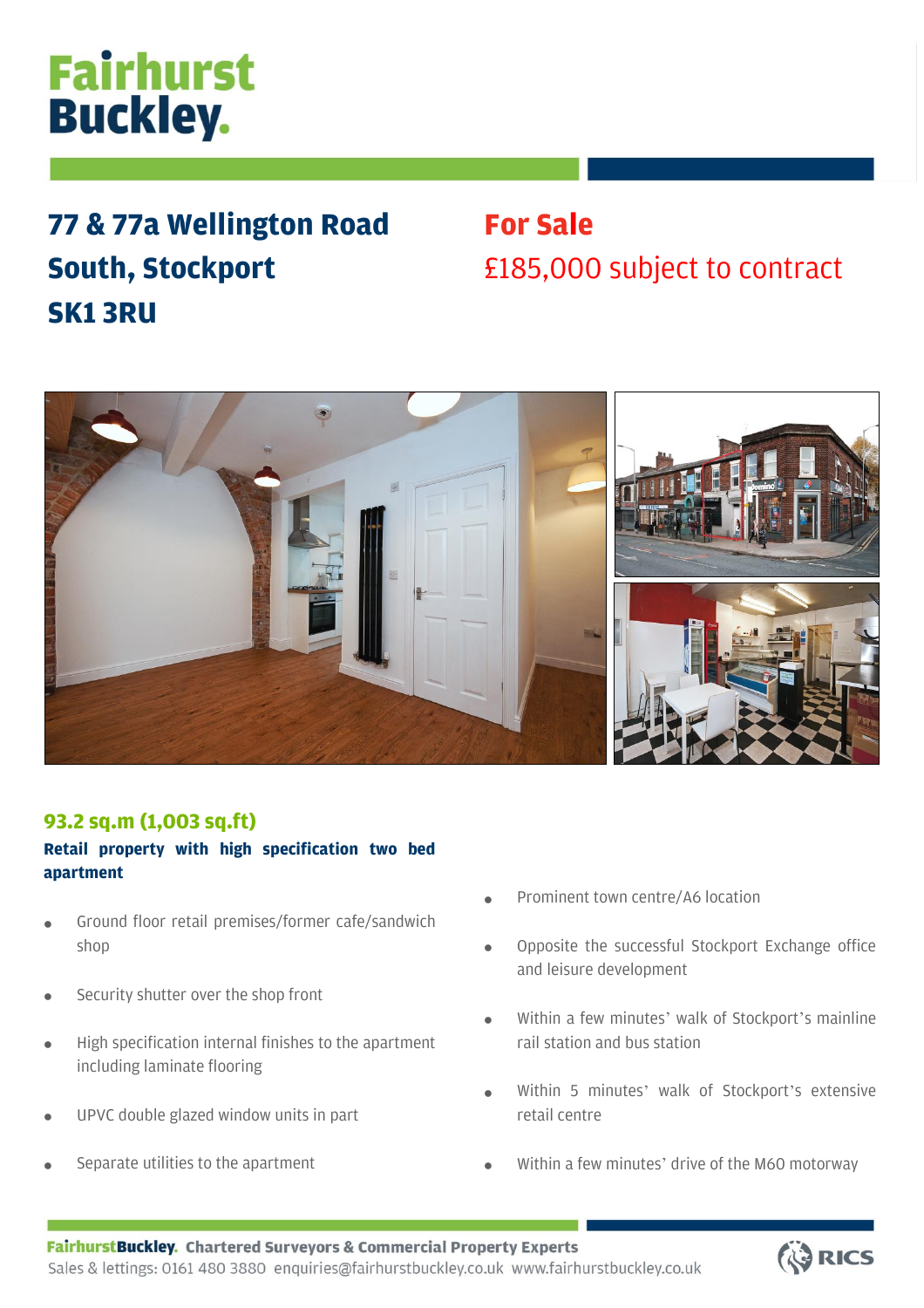#### **Location**

The property is prominently located on Wellington Road South (A6) in Stockport town centre, close to Stockport's mainline rail station and Stockport Exchange office and leisure development, where occupiers include Holiday Inn Express, Sainsbury's local and Cafelito. The property is within a few minutes' walk of Stockport's bus station, which is in the process of being extensively re-developed, to incorporate a new park area and is also within comfortable walking discuss of Stockport's extensive retail centre, where occupiers include, The Light Cinema, Pizza Express, Primark, Berretto Lounge and many others. The M60 motorway is within a few minutes' drive of the property. (SatNav:SK1 3RU)

#### **Description**

A two storey, mid terrace, retail property with a 2 bed apartment at first floor level. The property is of brickwork construction with a pitched slated roof. The ground floor retail premises previously operated as a sandwich shop/cafe and the first floor has been converted to a high specification two bed apartment with high quality internal finishes and many attractive features.

#### **Retail Premises**

Ground Floor 26.8 sq.m (288 sq.ft) net internal area, including sales area, preparation area and kitchen with fitted sink unit and base units. In addition there is a toilet area with wash basin and WC. Door to rear.

Basement Area 37.7 sq.m (406 sq.ft) gross internal area divided into two larger areas and one small area. Headroom 1.8m (5'11").





#### **First Floor Apartment**

28.7 sq.m (309 sq.ft) net internal area, including living area/lounge with feature brickwork arch, kitchen with fitted base units and work surface and built in oven/hob, sink unit and extractor, bedroom 1 and bedroom 2. In addition there is a shower room with a shower cubicle, WC and wash basin and a storage cupboard over the stairway.



#### **Car Parking**

There are a number of car parking facilities nearby including on road 'pay and display' car parking and more extensive car parking adjacent to Stockport rail station. We understand that contract car parking spaces are available within Stockport town centre (details to be confirmed).

#### **Security**

The shop front is fitted with a security shutter.

#### **Services**

Available services include, gas, electricity, water and drainage. We are advised that the first floor apartment is separately metered for gas and electricity (water to be confirmed). The apartment has a gas fired central heating installation. The retail premises have an electric water heater/cylinder.

**Note:** Fairhurst Buckley for themselves and for the vendors or lessors of this property whose agents they are, give notice that: (1) the particulars are set out for the guidance only of intending purchasers or tenants, and do not constitute part of any offer or contract. (2) all details are given in good faith and are believed to be materially correct but any intending purchasers or tenants should not rely on them as statements of fact and must satisfy themselves as to the accuracy of each of them. (3) no person in the employ of Fairhurst Buckley has any authority to make representations or give any warranties in relation to this property.